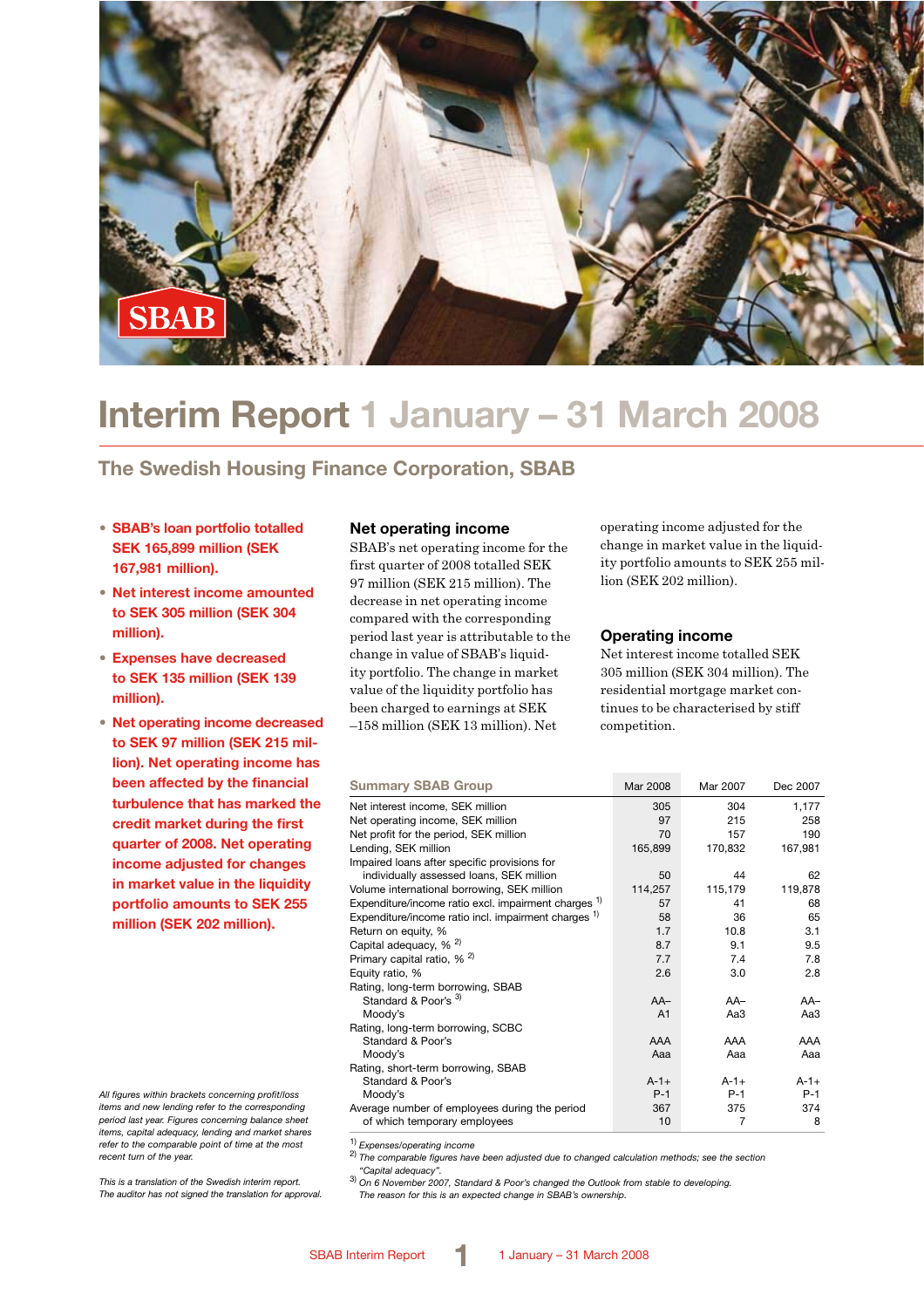Net interest income has been positively affected by higher interest rates, which have increased return on invested equity capital and payment flows.

Operating income is considerably lower compared with the corresponding period last year, SEK 234 million (SEK 338 million). This reduction is attributable to changes in market value.

#### **The liquidity portfolio**

SBAB's liquidity portfolio is a liquidity reserve, which is intended to manage liquidity and funding risks.

The portfolio holding is longterm. SBAB has liquidity reserves that correspond to the need of liquidity for 30 days or more. All securities have the highest rating Aaa from Moody's, or AAA from Standard & Poor's or AAA from Fitch, apart from one covered bond with the rating AAA/Aa2. This bond corresponds to approximately 0.7% of the portfolio value. SBAB's liquidity portfolio neither has nor has had any exposure to the United States, to U.S. assets or to residential mortgages that are not classified as prime. Derivative contracts have been entered into to manage interest rate and currency risks. As at 31 March 2008, the portfolio amounted to SEK 29.3 billion. The bonds in the portfolio can be pledged at the Swedish Riksbank or the European Central Bank. No negative changes of the credit rating have occurred in the portfolio since the start of the credit crisis in mid-2007. SBAB is not expecting any impairment in the portfolio.

SBAB assesses the market value of each security individually. The portfolio consists of assets classified as "Available-for-sale financial assets", SEK 21.7 billion (SEK 0 billion) or "Financial assets valued at fair value through profit or loss", SEK 7.6 billion (SEK 31.0 billion).

The financial turbulence that characterised the credit market in the latter half of 2007 has continued during 2008. The change in market value of the liquidity portfolio amounted to SEK –929 million, of which SEK 158 million was charged to net operating income and SEK 771 million before tax to equity.

#### **Loan portfolio**

|                  |             | Mar 2008               |             | Mar 2007               |
|------------------|-------------|------------------------|-------------|------------------------|
|                  | <b>SBAB</b> | Group<br>including all | <b>SBAB</b> | Group<br>including all |
| SEK million      | Group *     | of FriSpar             | Group *     | of FriSpar             |
| Consumer market  | 104,550     | 114,504                | 104,156     | 112,896                |
| – new lending    | 4,509       | 5,040                  | 4,512       | 5,008                  |
| Corporate market | 61,349      | 61,471                 | 66,676      | 66,798                 |
| – new lending    | 1,682       | 1,682                  | 3,369       | 3,369                  |
| Total            | 165,899     | 175,975                | 170,832     | 179,694                |
| – new lending    | 6.191       | 6.722                  | 7.881       | 8.377                  |

*\* In the SBAB Group FriSpar is consolidated at 51% in accordance with the proportionate method.*

#### **Expenses**

Expenses decreased to SEK 135 million (SEK 139 million), a reduction of 3%. This is attributable to SBAB having lower consultancy costs compared with previous years. Provision for profit-based remuneration amounted to SEK 6 million (SEK 0 million).

#### **Impairment charges and impaired loans**

Impairment charges have continued to be low and amounted to a net result of SEK 2 million (positive SEK 16 million) for the first quarter. During the first quarter, SBAB has been able to reverse some loans for which individual provision previously has been made. Group provisions have increased slightly. The provision ratio for specific provisions for individually assessed loan receivables was 66%.

#### **Lending**

New lending to the consumer market totalled SEK 4,509 million (SEK 4,512 million). The consumer market portfolio totalled SEK 104,550 million (SEK 104,125 million). SBAB's market share of consumer market lending was 7.9% (8.1%). SBAB's business partners continue to be important distribution channels.

New lending to the corporate market decreased to SEK 1,682 million (SEK 3,369 million). The corporate market portfolio amounted to SEK 61,349 million (SEK 63,856 million). This reduction is explained by lower lending to the municipal sector, private multi-family dwellings and tenant-owner associations. This is partly counteracted by the increase in lending to commercial properties. SBAB's market share

of the corporate market lending amounted to 12.0% (13.4%).

#### **Saving**

SBAB currently offers two savings products: A savings account (Sparkonto) for both new and existing customers with an interest rate of 4.25% as at 31 March 2008 and the SBAB account (SBAB-konto) for customers with residential mortgages of at least SEK 1 million with an interest rate of 5.00% as at 31 March 2008.

Interest is calculated from the first krona regardless of the amount deposited and withdrawals are free of charge. An account can easily be opened via sbab.se or customer services. The deposited amount has increased by 68% since the turn of the year and totalled SEK 1,272 million (SEK 759 million) as at 31 March 2008.

#### **Funding**

SBAB considers it very important to have a well-diversified funding portfolio. This requires an active presence in the market and a flexible range of products. As at 31 March, the programmes were utilised as follows: Swedish Commercial Paper Programme SEK 17.0 billion (SEK 19.0 billion), Swedish Covered Bonds SEK 59.7 billion (SEK 55.3 billion), European Commercial Paper Programme USD 1,595 million (USD 1,794 million), US Commercial Paper Programme USD 1,144 million (USD 1,190 million), Euro Medium Term Note Programme USD 7,350 million (USD 7,290 million), Euro Medium Term Covered Note Programme EUR 5,565 million (EUR 5,418 million). The total value of outstanding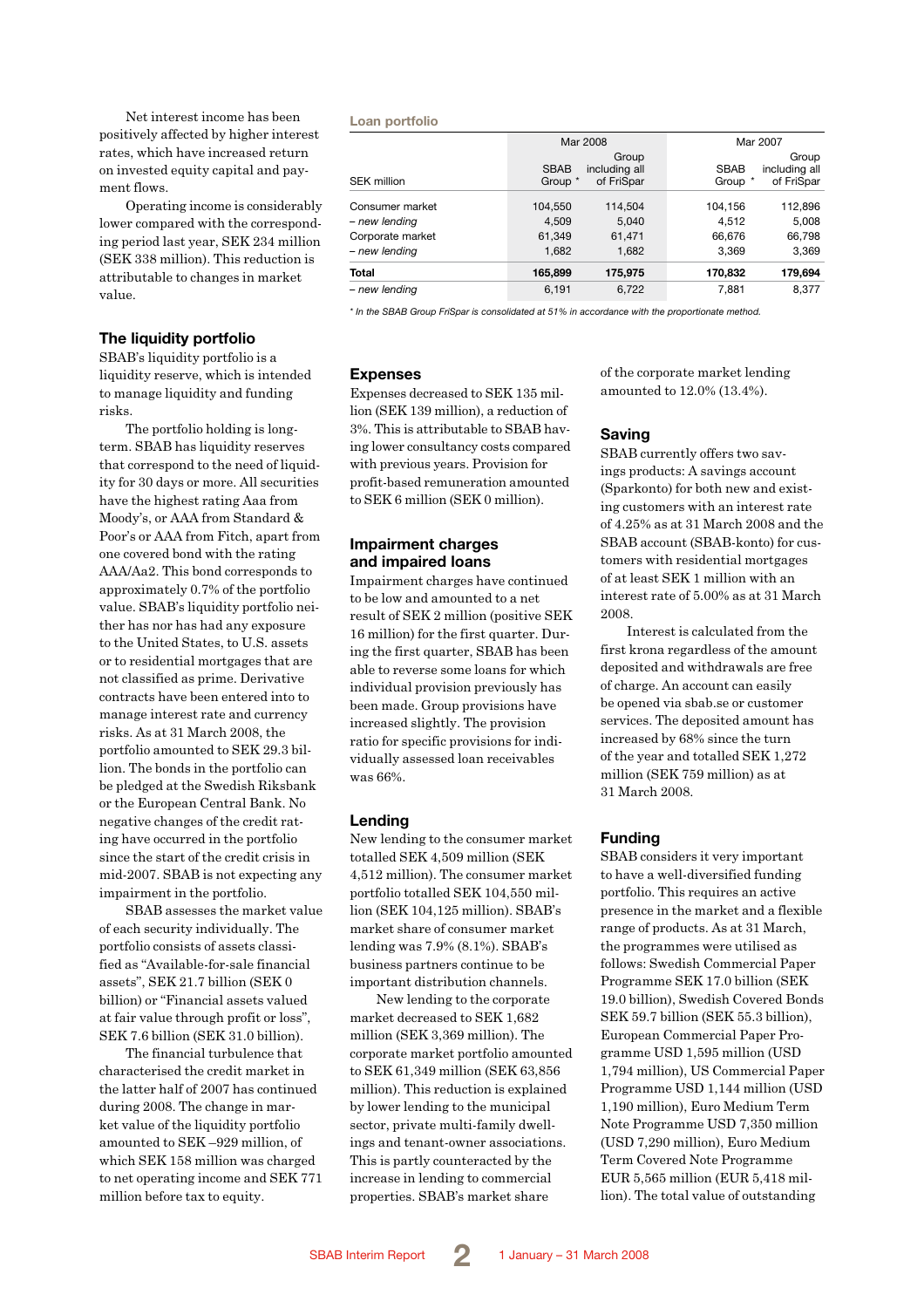securities issued was SEK 189.8 billion (SEK 191.8 billion).

Funding through issuance of covered bonds is carried out in SBAB's wholly-owned subsidiary the Swedish Covered Bond Corporation. The credit rating institutes Moody's and Standard & Poor's have established a credit rating of Aaa/AAA for the covered bonds issued.

#### **Capital adequacy**

SBAB mainly discloses credit risk in accordance with the IRC method and operational risks according to the standard method. As of this report the capital adequacy is disclosed as Total capital base/(Capital requirement/8%) instead of as previously as Total capital base/Risk-weighted assets \* limit value. The comparable figures have been adjusted in this connection.

The capital ratio for the SBAB Group was 1.09 (1.19) as at 31 March 2008. The capital adequacy was 8.7% (9.5%), the primary capital ratio was 7.7% (7.8%) and the capital base amounted to SEK 7,879 million (SEK 8,788 million). The capital requirement, without considering the transitional regulations according to the rules in Basel II, amounted to SEK 3,784 million (SEK 3,706 million) as at 31 March.

The parent company's capital ratio was 4.39 (4.48), the capital adequacy 35.2% (35.8%), the primary capital ratio 29.8% (28.2%) and the capital base SEK 7,876 million (SEK 9,187 million).

The details as per 31 March 2008 include profit for the period January – March.

In connection with the interest payment date 30 March 2008 for the subordinated loan JPY 1 amounting to JPY 10 billion, SBAB has exercised its right to premature redemption. The loan has previously been included at SEK 722 million in the supplementary capital. After the end of the period the loan has been replaced by a new subordinated loan amounting to SEK 1 billion. The new subordinated loan affects the capital adequacy for the group with 1.1% compared with the capital adequacy disclosed above.

Unlike in SBAB's consolidated accounts the proportionate method is not used for FriSpar Bolån AB in the capital adequacy report. This is due to differences in rules relating to group definition between the regulatory framework for capital adequacy and large exposures and IFRS.

#### **Interest-rate risk**

A parallel shift of the yield curve of plus one percentage point would as at 31 March 2008 have resulted in a reduction of the net value of SBAB's interest-bearing assets and liabilities, including derivative transactions, of around SEK 12.0 million.

### **Current events**

- SBAB and the real estate agency chain ERA have initiated cooperation entailing ERA to offer inexpensive and safe residential mortgage products via SBAB. Through this cooperation SBAB will simultaneously reach new target groups in a broader mar $k$ et.
- Moody's has downgraded SBAB's rating for long-term borrowing from Aa3 to A1 with negative outlook. The rating for SBAB's short-term borrowing has not been affected. The rating of the Swedish Covered Bond Corporation remains unchanged.
- •In April SBAB introduced a new model for interest-rate pricing of residential mortgages to private persons aiming at offering a more competitive interest-rate.

### **Development the first quarter of 2008 compared with the fourth quarter of 2007**

• Lending to customers amounted to SEK 165,899 million compared to SEK 167,981 million the fourth quarter of 2007. Within the consumer market SBAB has experienced a higher demand. The consumer market portfolio totalled SEK 104,550 million (SEK 104,125 million). SBAB's share of the private market was 7.9% (8.1%). The corporate market portfolio amounted to SEK 61,349 million (SEK 63,856 million). The decrease is largest in the segment municipal multi-family dwellings. SBAB's share of the corporate market was 12.0% (13.4%).

- Net interest income is higher and amounted to SEK 305 million (SEK 269 million). Total operating income amounted to SEK 234 million (SEK 123 million). The improvement is explained by lower negative impact on operating
- income of the liquidity portfolio. • During both quarters expenses have had a similar development and amounted to SEK 135 million (SEK 135 million).
- •Impairment charges are low and totalled SEK 2 million (SEK 15 million), which is significantly lower than the fourth quarter of 2007 when the impairment charges increased mainly due to new individual provisions. Previous quarters in 2007 the impairment charges have been positive.
- Net operating income for the period amounted to SEK 97 million (SEK –27 million). The improved result is mainly explained by the change in the item "Net income from financial instruments designated at fair value". Other positively contributable items are the development of net interest income and lower impairment charges. In addition the expense level is unchanged.
- Capital adequacy is continuously good and reached 8.7% (9.5%) and the primary capital ratio was 7.7% (7.8%). After the end of the period a subordinated loan of SEK 1 billion has been raised, which increases the capital adequacy by approximately 1.1%.

### **Development of the parent company**

Operating income amounted to SEK –222 million (SEK 314 million). The difference is mainly attributable to the net loss of financial transactions SEK –347 million (SEK 147 million). The parent company has since May 2006 currently transferred credits to the subsidiary SCBC. The transfer has incurred reduced net interest income in the parent company.

Other operating income amounted to SEK 92 million (SEK 71 million). This income consists of administrative services performed for the subsidiary SCBC.

During the year expenses has been reduced by 4% to SEK 138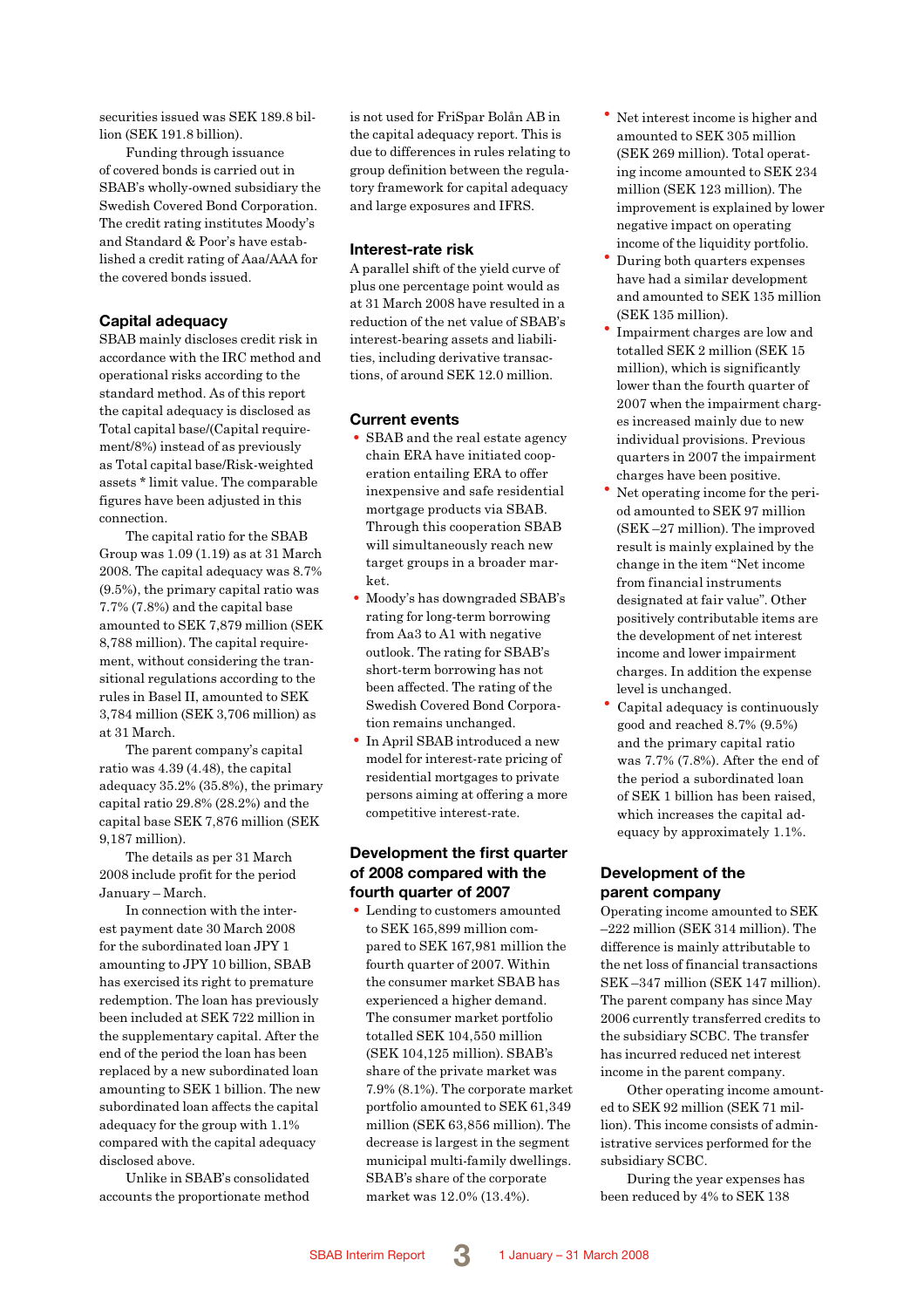million (SEK 144 million). Impairment charges amounted to net positive SEK 17 million (positive SEK 16 million).

### **Accounting policies**

The SBAB Group applies the International Financial Reporting Standards (IFRS) as adopted by the EU. Together with these accounting standards, the accounting regulatory code of the Swedish Financial Supervisory Authority, the Annual Accounts Act for Credit Institutions and Securities Companies (ÅRKL) as well as the requirements defined in the Swedish Financial Reporting Board's recommendation RFR 1.1

Supplementary Accounting Rules for Groups are taken into consideration.

This interim report complies with the requirements prescribed in IAS 34 Interim Financial Reporting.

The accounting policies and the methods of calculation are unchanged compared to the Annual Report for 2007. During the period assets classified as "Available-forsale financial assets" have been added. These are measured at their fair value. The effects arising from a change in the fair value are recognised in equity, except for impairment losses in relation to amortised cost and foreign exchange gains and losses, which are recognised in profit or loss.

#### **Financial information 2008**

| Interim report Jan - Jun | 29 August  |
|--------------------------|------------|
| Interim report Jan - Sep | 30 October |

Stockholm 29 April 2008

Eva Cederbalk *Chief Executive Officer*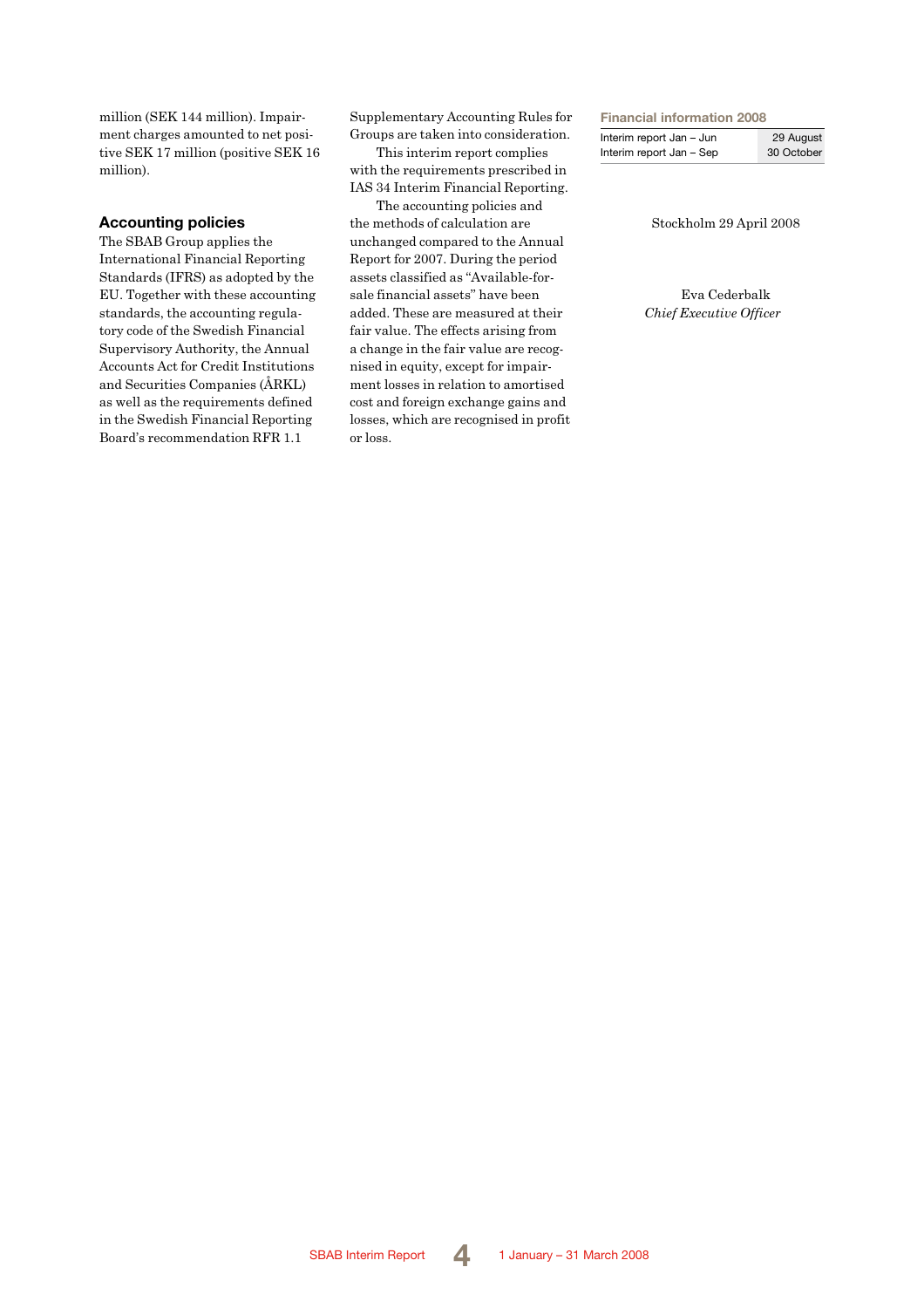# **Income Statement**

|                                                                         |              | <b>GROUP</b> | <b>PARENT COMPANY</b> |              |  |
|-------------------------------------------------------------------------|--------------|--------------|-----------------------|--------------|--|
| <b>SEK million</b>                                                      | Jan-Mar 2008 | Jan-Mar 2007 | Jan-Mar 2008          | Jan-Mar 2007 |  |
| Interest income                                                         | 2,884        | 1,884        | 1,033                 | 1,018        |  |
| Interest expense                                                        | (2,579)      | (1,580)      | (1,014)               | (932)        |  |
| Net interest income                                                     | 305          | 304          | 19                    | 86           |  |
| Commission income                                                       | 13           | 12           | 19                    | 20           |  |
| Commission expense                                                      | (10)         | (10)         | (5)                   | (10)         |  |
| Net income from financial instruments designated at fair value (Note 1) | (74)         | 32           | (347)                 | 147          |  |
| Other operating income                                                  |              | 0            | 92                    | 71           |  |
| <b>Total operating income</b>                                           | 234          | 338          | (222)                 | 314          |  |
| Staff costs                                                             | (75)         | (63)         | (75)                  | (63)         |  |
| Other expenses                                                          | (52)         | (69)         | (59)                  | (76)         |  |
| Depreciation of property, plant and equipment and                       |              |              |                       |              |  |
| amortisation of intangible fixed assets                                 | (8)          | (7)          | (4)                   | (5)          |  |
| Total expenses before impairment charges                                | (135)        | (139)        | (138)                 | (144)        |  |
| Impairment charges (Note 2)                                             | (2)          | 16           | 17                    | 16           |  |
| <b>Operating profit</b>                                                 | 97           | 215          | (343)                 | 186          |  |
| Income tax expense                                                      | (27)         | (58)         | 96                    | (54)         |  |
| Profit for the period                                                   | 70           | 157          | (247)                 | 132          |  |

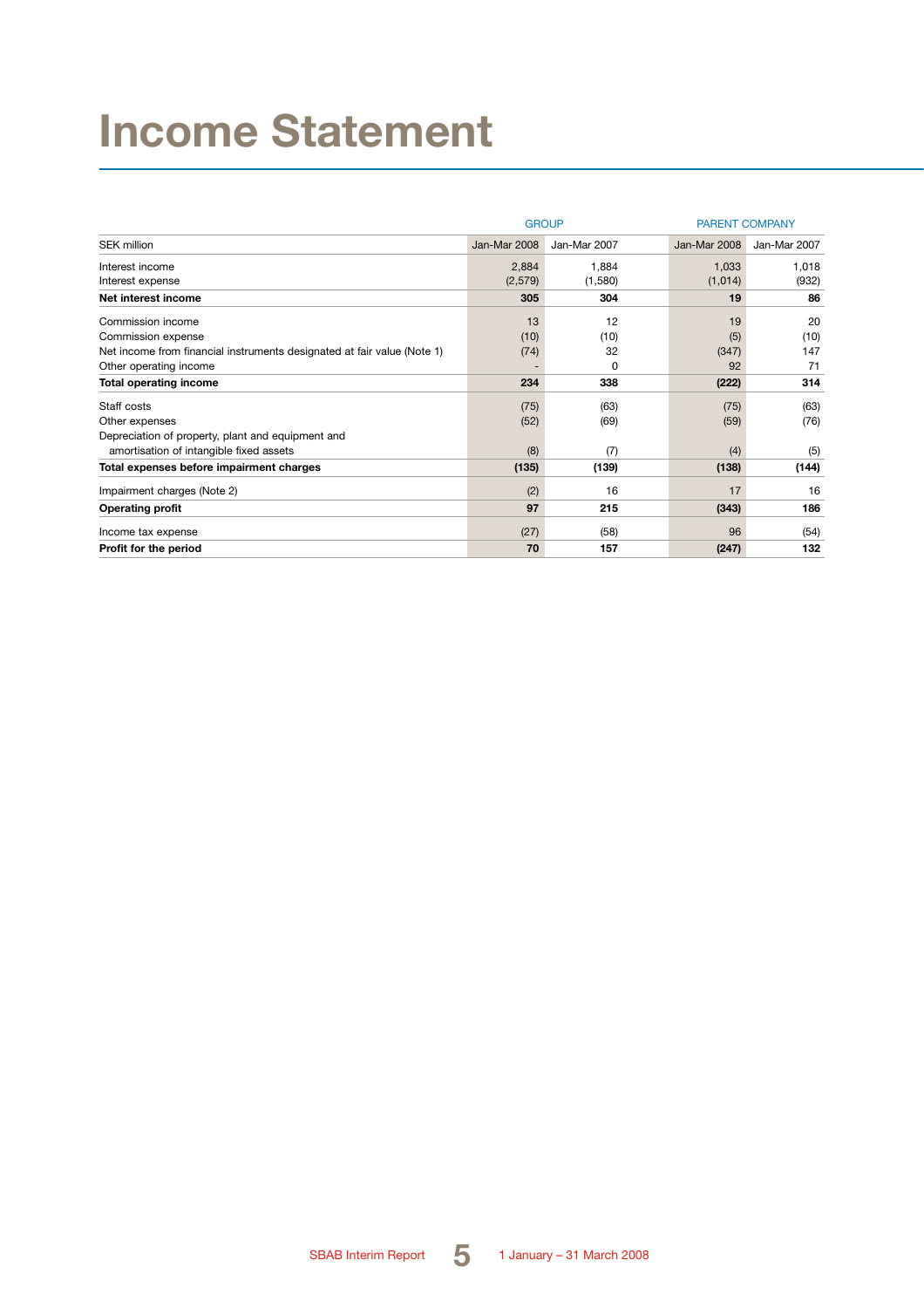# **Balance Sheet**

|                                                                |             | <b>GROUP</b> |             |             | <b>PARENT COMPANY</b>   |
|----------------------------------------------------------------|-------------|--------------|-------------|-------------|-------------------------|
| <b>SEK million</b>                                             | 31 Mar 2008 | 31 Mar 2007  | 31 Dec 2007 |             | 31 Mar 2008 31 Dec 2007 |
| <b>ASSETS</b>                                                  |             |              |             |             |                         |
| Cash and balances at central banks                             | 0           | 0            | 0           | $\mathbf 0$ | $\Omega$                |
| Treasury bills and other eligible bills                        | 10          | 6            | 10          | 10          | 10                      |
| Loans and advances to credit institutions (Note 3)             | 13,890      | 10.078       | 19,909      | 39,199      | 38,502                  |
| Loans and advances to customers (Note 4)                       | 165,899     | 170,832      | 167,981     | 18,112      | 29,570                  |
| Fair value adjustment of interest-rate hedged loan receivables | (521)       | (514)        | (922)       | (76)        | (88)                    |
| Bonds and other interest-bearing securities                    | 29,379      | 24,738       | 31,056      | 29,379      | 31,056                  |
| Derivative financial instruments (Note 6)                      | 4,429       | 2,898        | 3,799       | 2,372       | 2,225                   |
| Other shares and participations                                |             | 2            | 4           |             | $\overline{4}$          |
| Investments in joint ventures                                  |             |              |             | 602         | 602                     |
| Investments in subsidiaries                                    |             |              |             | 6,000       | 5,200                   |
| Deferred income tax assets                                     | 47          | ٠            | 103         | 8           | 0                       |
| Intangible assets                                              | 60          | 61           | 58          | 18          | 19                      |
| Property, plant and equipment                                  | 13          | 18           | 14          | 13          | 14                      |
| Other assets                                                   | 4,777       | 915          | 296         | 2,153       | 537                     |
| Prepaid expenses and accrued income                            | 733         | 722          | 783         | 426         | 490                     |
| <b>TOTAL ASSETS</b>                                            | 218,716     | 209,756      | 223,091     | 98,216      | 108,141                 |
| <b>LIABILITIES AND EQUITY</b>                                  |             |              |             |             |                         |
| Liabilities                                                    |             |              |             |             |                         |
| Liabilities to credit institutions                             | 12,729      | 9,401        | 15,537      | 5,440       | 7,092                   |
| Customer accounts                                              | 1,272       |              | 759         | 1,272       | 759                     |
| Debt securities in issue                                       | 189,758     | 185,923      | 191,807     | 78,526      | 86,573                  |
| Derivative financial instruments (Note 6)                      | 3,415       | 2,862        | 2,923       | 4,434       | 3,467                   |
| <b>Other liabilities</b>                                       | 407         | 600          | 694         | 351         | 671                     |
| Accrued expenses and prepaid income                            | 3,209       | 1,907        | 2,420       | 480         | 524                     |
| Deferred tax liabilities                                       |             | 26           |             |             |                         |
| Subordinated liabilities                                       | 2,186       | 2,842        | 2,725       | 2,186       | 2,725                   |
| <b>Total liabilities</b>                                       | 212,976     | 203,561      | 216,865     | 92,689      | 101,811                 |
|                                                                |             |              |             |             |                         |
| Equity                                                         |             |              |             |             |                         |
| Share capital                                                  | 1,958       | 1,958        | 1,958       | 1,958       | 1,958                   |
| Legal reserve                                                  |             |              |             | 392         | 392                     |
| Other reserves/Fair value reserve                              | (542)       | 16           | 14          | (542)       | 14                      |
| Retained earnings                                              | 4,254       | 4,064        | 4,064       | 3,966       | 3,815                   |
| Net profit for the period                                      | 70          | 157          | 190         | (247)       | 151                     |
| <b>Total equity</b>                                            | 5,740       | 6,195        | 6,226       | 5,527       | 6,330                   |
| TOTAL LIABILITIES AND EQUITY                                   | 218.716     | 209.756      | 223.091     | 98,216      | 108.141                 |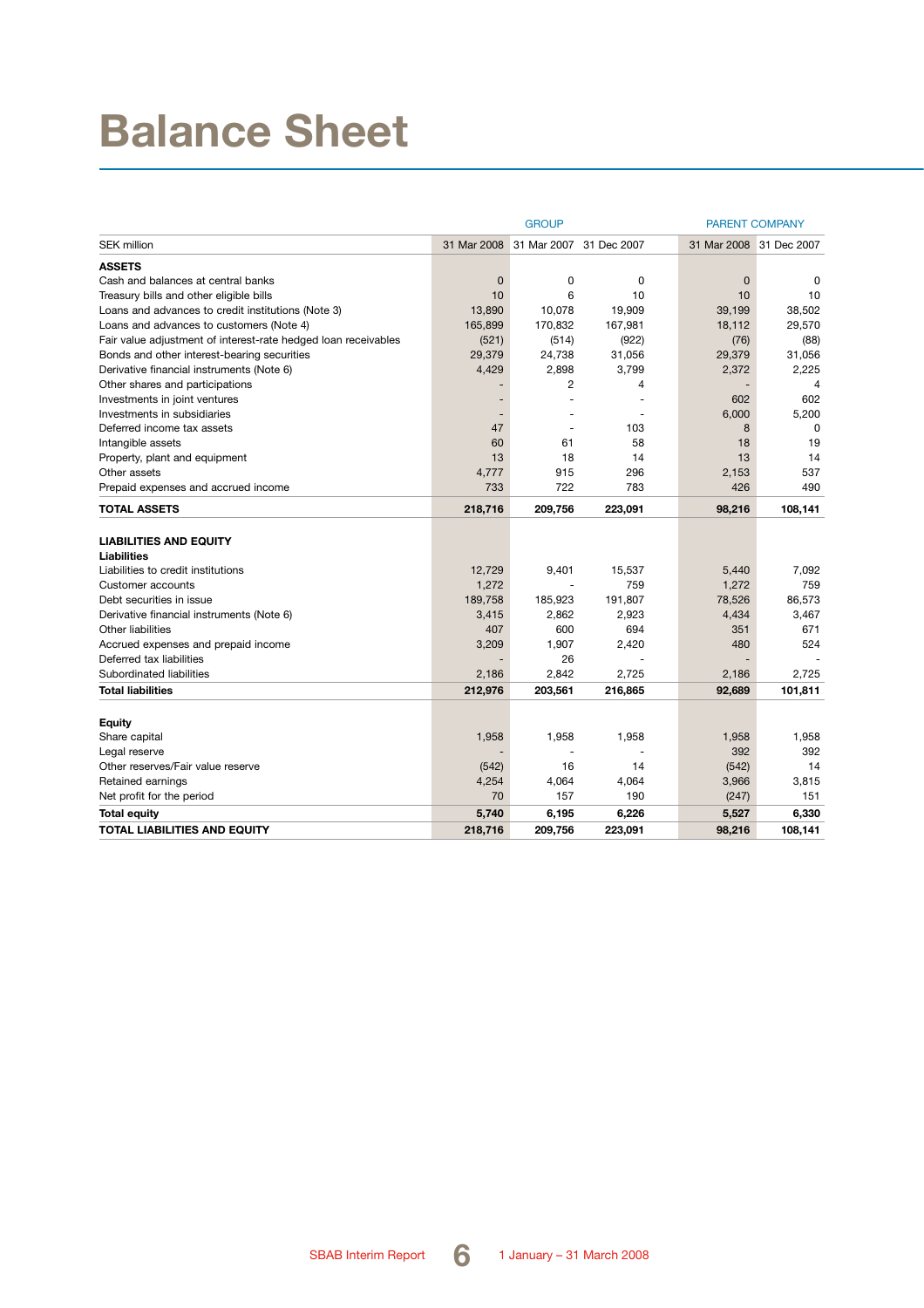# **Statement of Changes in Equity**

#### **GROUP**

| <b>SEK million</b>                                          | Share   | Other    | Retained | Net profit     | Total          |
|-------------------------------------------------------------|---------|----------|----------|----------------|----------------|
|                                                             | capital | reserves | earnings | for the period | equity         |
| Opening balance 1 January 2008                              | 1,958   | 14       | 4,254    |                | 6,226          |
| Change in available-for-sale financial assets, after tax    |         | (555)    |          |                | (555)          |
| Change in instruments held for cash flow hedging, after tax |         | (1)      |          |                | (1)            |
| Net profit for the period                                   |         |          |          | 70             | 70             |
| Closing balance 31 March 2008                               | 1,958   | (542)    | 4,254    | 70             | 5,740          |
| Opening balance 1 January 2007                              | 1,958   | 12       | 4,064    |                | 6,034          |
| Change in instruments held for cash flow hedging, after tax |         | 4        |          |                | 4              |
| Net profit for the period                                   |         |          |          | 157            | 157            |
| Closing balance 31 March 2007                               | 1,958   | 16       | 4,064    | 157            | 6,195          |
| Opening balance 1 January 2007                              | 1,958   | 12       | 4,064    |                | 6,034          |
| Change in instruments held for cash flow hedging, after tax |         | 2        |          |                | $\overline{2}$ |
| Net profit for the period                                   |         |          |          | 190            | 190            |
| Closing balance 31 December 2007                            | 1,958   | 14       | 4,064    | 190            | 6,226          |

#### PARENT COMPANY

| SEK million                                                 | Share<br>capital | Legal<br>reserve | Fair value<br>reserve | Retained<br>earnings | Net profit<br>for the period | Total<br>equity |
|-------------------------------------------------------------|------------------|------------------|-----------------------|----------------------|------------------------------|-----------------|
| Opening balance 1 January 2008                              | 1,958            | 392              | 14                    | 3,966                |                              | 6,330           |
| Change in available-for-sale financial assets, after tax    |                  |                  | (555)                 |                      |                              | (555)           |
| Change in instruments held for cash flow hedging, after tax |                  |                  | (1)                   |                      |                              | (1)             |
| Net profit for the period                                   |                  |                  |                       |                      | (247)                        | (247)           |
| Closing balance 31 March 2008                               | 1.958            | 392              | (542)                 | 3,966                | (247)                        | 5,527           |
| Opening balance 1 January 2007                              | 1.958            | 392              | 12                    | 3,815                |                              | 6,177           |
| Change in instruments held for cash flow hedging, after tax |                  |                  | 2                     |                      |                              | 2               |
| Net profit for the year                                     |                  |                  |                       |                      | 151                          | 151             |
| Closing balance 31 December 2007                            | 1.958            | 392              | 14                    | 3.815                | 151                          | 6.330           |

# **Cash Flow Statement**

|                                                          |                | <b>GROUP</b>   | <b>PARENT COMPANY</b> |                |  |
|----------------------------------------------------------|----------------|----------------|-----------------------|----------------|--|
| SEK million                                              | Jan - Mar 2008 | Jan - Mar 2007 | Jan - Mar 2008        | Jan - Mar 2007 |  |
| Cash and cash equivalents at the beginning of the period | 10.140         | 1,453          | 3.124                 | 791            |  |
| Cash flows from operating activities                     | (5,694)        | (190)          | (1,405)               | 1.092          |  |
| Cash flows from investing activities                     | (8)            | (13)           | (801)                 | (1,204)        |  |
| Cash flows from financing activities                     | (597)          |                | (597)                 |                |  |
| Net increase/decrease of cash and cash equivalents       | (6, 299)       | (203)          | (2,803)               | (112)          |  |
| Cash and cash equivalents at the end of the period       | 3,841          | 1,250          | 321                   | 679            |  |

*Cash and cash equivalents comprises cash in hand and lending to credit institutions with original maturity of less than three months.*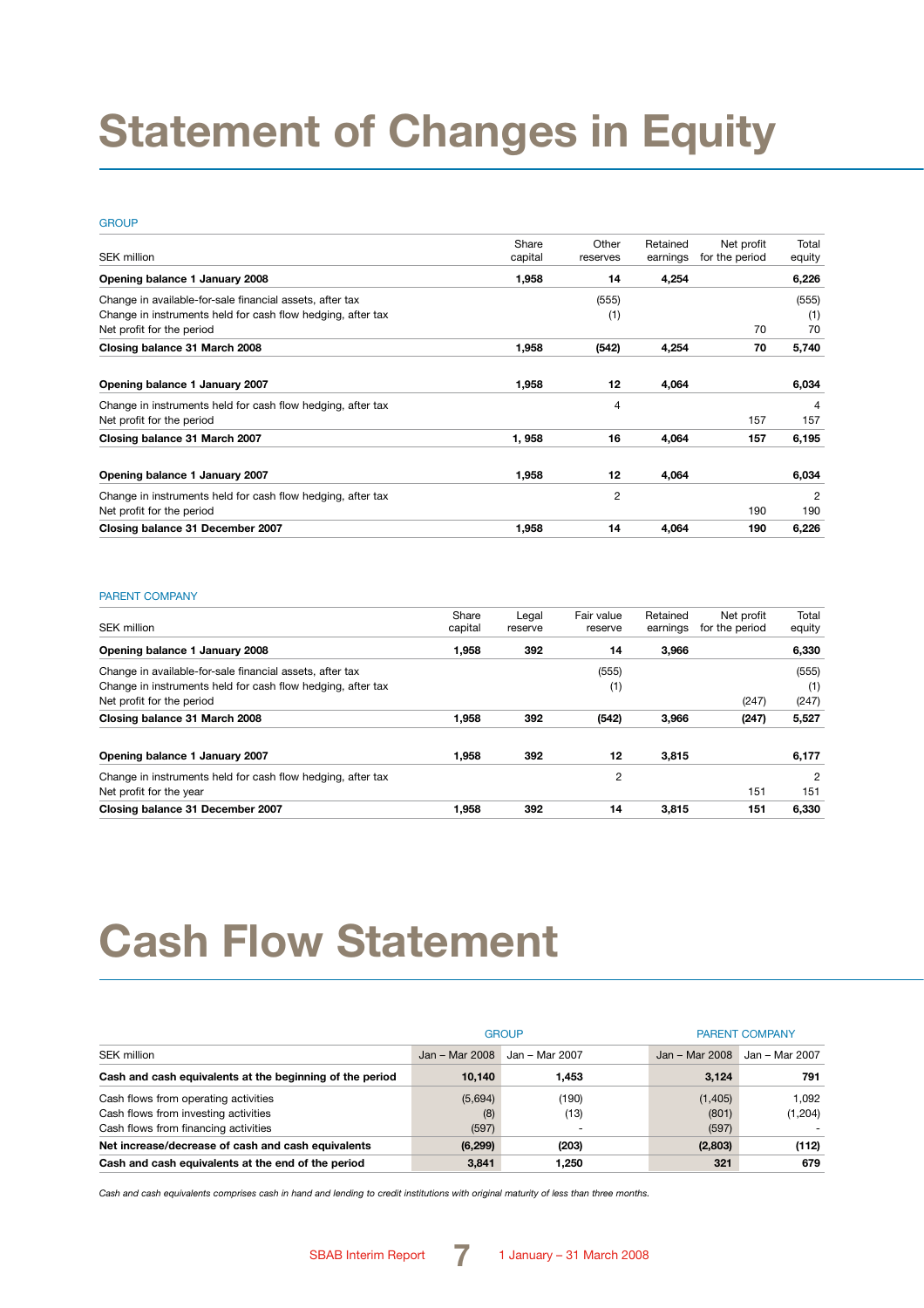# **Notes**

## Note 1 Net income from financial

| instruments designated at fair value                      |          | <b>GROUP</b> | <b>PARENT COMPANY</b> |         |  |
|-----------------------------------------------------------|----------|--------------|-----------------------|---------|--|
|                                                           | Jan-Mar  | Jan-Mar      | Jan-Mar               | Jan-Mar |  |
| <b>SEK million</b>                                        | 2008     | 2007         | 2008                  | 2007    |  |
| Gains/losses on interest-bearing financial instruments:   |          |              |                       |         |  |
| - Securities valued at fair value through profit or loss  | (7)      | (40)         | (7)                   | (40)    |  |
| - Items in hedge accounting                               | (198)    | (14)         | 18                    | 108     |  |
| - Derivative financial instruments                        | 123      | 75           | (357)                 | 77      |  |
| - Loan receivables                                        | 9        | 6            |                       | 2       |  |
| - Liabilities valued at fair value through profit or loss | (2)      |              | (2)                   |         |  |
| - Other financial liabilities                             |          | 5            | $\Omega$              | 0       |  |
| Gains/losses on shares and participations                 | $\Omega$ | 0            | $\Omega$              | 0       |  |
| Currency translation effects                              | $\Omega$ | 0            | 0                     | 0       |  |
| <b>Total</b>                                              | (74)     | 32           | (347)                 | 147     |  |

### Note 2 Impairment charges

| <b>GROUP</b>                                                                                 | Jan-Mar        | Jan-Mar      |
|----------------------------------------------------------------------------------------------|----------------|--------------|
| <b>SEK million</b>                                                                           | 2008           | 2007         |
| SPECIFIC PROVISION FOR INDIVIDUALLY ASSESSED LOAN RECEIVABLES                                |                |              |
| The period's write-off for uncollectible loans                                               | $\Omega$       |              |
| Reversal of previous provisions for probable impairment reported                             |                |              |
| as uncollectible loans in this interim report                                                | <sup>0</sup>   |              |
| The period's provision for probable impairment                                               | 0              | <sup>0</sup> |
| Recoveries of previous years' uncollectible loans                                            | O              | <sup>0</sup> |
| Reversal of previous provisions for probable impairment no longer required                   | (22)           | <sup>0</sup> |
| Guarantees                                                                                   | 6              | 0            |
| Net cost for the period for individually assessed loan receivables                           | (16)           | 0            |
| COLLECTIVE PROVISION FOR INDIVIDUALLY ASSESSED LOAN RECEIVABLES                              |                |              |
| Allocation to/reversal of collective provision                                               | (18)           | (19)         |
| Guarantees                                                                                   | 3              | 3            |
| Net cost for the period for collective provisions for individually assessed loan receivables | (15)           | (16)         |
| COLLECTIVE PROVISION FOR HOMOGENEOUS GROUPS OF LOAN RECEIVABLES                              |                |              |
| The period's write-off for uncollectible loans                                               | 1              |              |
| Recoveries of previous years' uncollectible loans                                            | $\Omega$       | (1)          |
| Allocation to/reversal of collective provision                                               | 28             | <sup>0</sup> |
| Guarantees                                                                                   | $\overline{4}$ | 0            |
| Net cost for the period for collective provisions for homogeneous groups of loan receivables | 33             | 0            |
| Impairment charges for the period                                                            | $\mathbf{2}$   | (16)         |

Both the period's write-off regarding uncollectible loans and the reversal of previous years' write-offs specified above<br>are attributable to loans and advances to customers.

### Note 3 Loans and advances to credit institutions

Of the parent company's loans and advances to credit institutions SEK 18,369 million (SEK 15,439 million) relate to a receivable from the wholly-owned subsidiary The Swedish Covered Bond Corporation, SCBC. This receivable is subordinated which means that payment is not received until the other creditors of the subsidiary have been paid.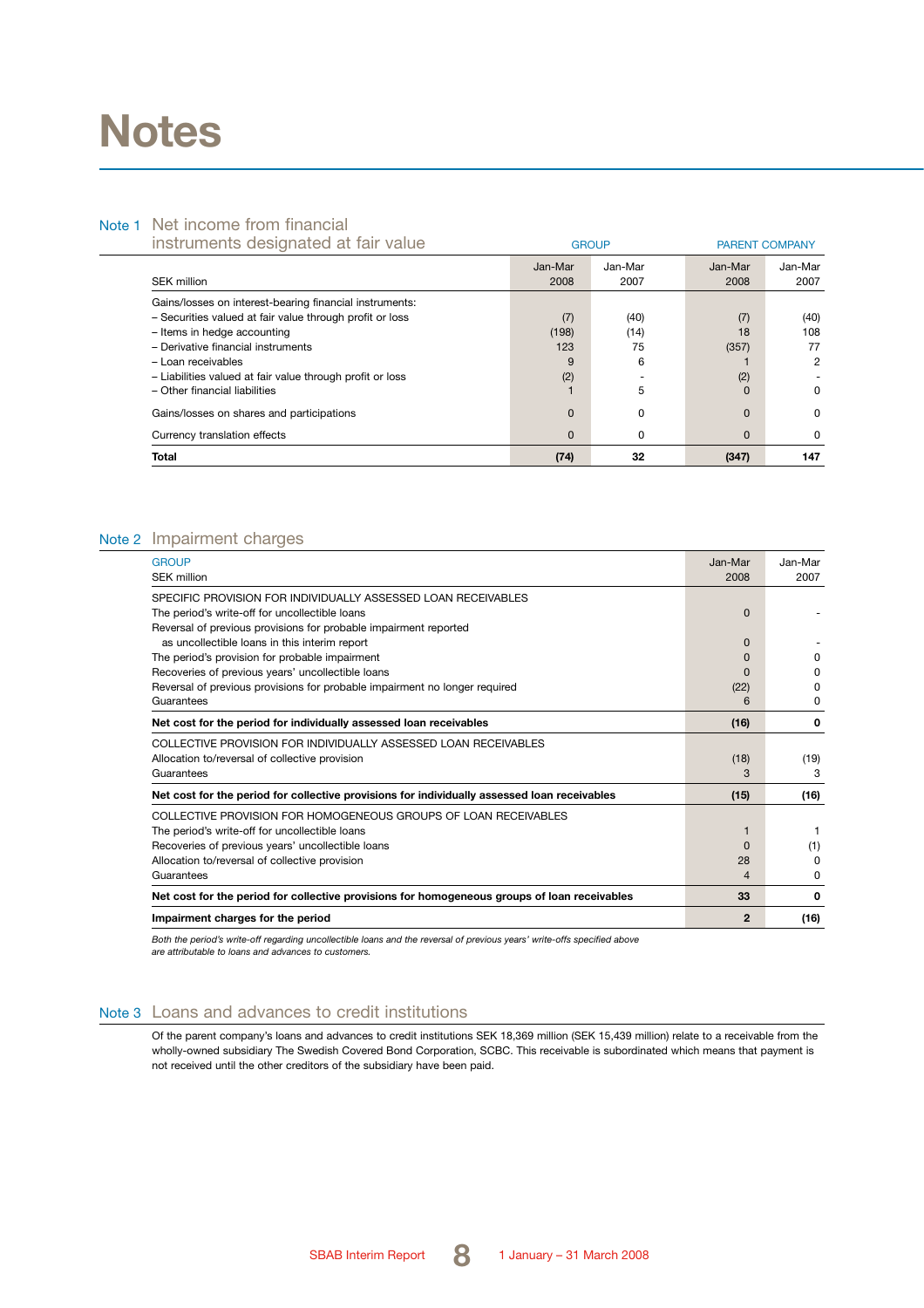## Note 4 Loans and advances to customers

| <b>GROUP</b>                              |         | 31 Mar 2008 |         | 31 Dec 2007 |
|-------------------------------------------|---------|-------------|---------|-------------|
| SEK million                               | Loans   | Provision   | Loans   | Provision   |
| Single-family dwellings and holiday homes | 71.748  | (98)        | 71.651  | (84)        |
| Tenant-owned apartments                   | 32.931  | (31)        | 32.575  | (17)        |
| Tenant-owner associations                 | 33.211  | (99)        | 33.465  | (119)       |
| Private multi-family dwellings            | 17.046  | (20)        | 17.953  | (40)        |
| Municipal multi-family dwellings          | 5.998   |             | 7.000   | $\sim$      |
| Commercial properties                     | 5.213   |             | 5.597   |             |
| Provision for impairment                  | (248)   |             | (260)   |             |
| Total                                     | 165.899 | (248)       | 167.981 | (260)       |

| Impaired and unpaid loans                                                           |     | 31 Mar 2008 31 Dec 2007 |
|-------------------------------------------------------------------------------------|-----|-------------------------|
| a) Impaired loans                                                                   | 146 | 180                     |
| b) Unpaid loan receivables included in impaired loans                               | 5   | 9                       |
| c) Unpaid loan receivables not included in impaired loans                           | 147 | 115                     |
| d) Specific provisions for individually assessed loans                              | 96  | 118                     |
| e) Collective provisions for individually assessed loans                            | 35  | 53                      |
| f) Provisions for collectively assessed homogeneous groups of loans                 | 117 | 89                      |
| q) Total provisions $(d+e+f)$                                                       | 248 | 260                     |
| h) Impaired loans after specific provisions for individually assessed loans (a-d)   | 50  | 62                      |
| Provision ratio for specific provisions for individually assessed loans (d/a)<br>i) | 66% | 66%                     |

*In certain lending cooperation the business partner may acquire loans provided.*

## Note 5 Classification of financial instruments

| <b>GROUP</b><br>31 March 2008, SEK million                        | Securities valued                       |                     | Derivatives         | Available-for-           |         |
|-------------------------------------------------------------------|-----------------------------------------|---------------------|---------------------|--------------------------|---------|
| <b>Financial assets</b>                                           | at fair value through<br>profit or loss | Loan<br>receivables | held for<br>hedging | sale financial<br>assets | Total   |
| Cash and balances at central banks                                |                                         | 0                   |                     |                          | 0       |
| Treasury bills and other eligible bills                           | 10                                      |                     |                     |                          | 10      |
| Loans and advances to credit institutions                         |                                         | 13.890              |                     |                          | 13.890  |
| Loans and advances to customers                                   |                                         | 165.899             |                     |                          | 165,899 |
| Fair value adjustment of interest-rate hedged<br>loan receivables |                                         | (521)               |                     |                          | (521)   |
| Bonds and other interest-bearing securities                       | 7.862                                   |                     |                     | 21.517                   | 29,379  |
| Derivative financial instruments                                  |                                         |                     | 4.429               |                          | 4.429   |
| Other assets                                                      |                                         | 4.777               |                     |                          | 4.777   |
| Prepaid expenses and accrued income                               | 150                                     | 447                 |                     | 136                      | 733     |
| <b>Total</b>                                                      | 8,022                                   | 184,492             | 4,429               | 21,653                   | 218,596 |

| <b>Financial liabilities</b>        | Liabilities valued<br>at fair value through<br>profit or loss | Financial<br>liabilities<br>in hedge<br>accounting | Derivatives<br>held for<br>hedging | Other<br>financial<br>liabilities | Total   |
|-------------------------------------|---------------------------------------------------------------|----------------------------------------------------|------------------------------------|-----------------------------------|---------|
| Liabilities to credit institutions  |                                                               |                                                    |                                    | 12.729                            | 12,729  |
| Customer accounts                   |                                                               |                                                    |                                    | 1.272                             | 1.272   |
| Debt securities in issue            |                                                               | 155.993                                            |                                    | 33.765                            | 189,758 |
| Derivative financial instruments    |                                                               |                                                    | 3.415                              |                                   | 3.415   |
| Other liabilities                   | 226                                                           |                                                    |                                    | 181                               | 407     |
| Accrued expenses and prepaid income | 0                                                             | 3.106                                              |                                    | 103                               | 3,209   |
| Subordinated liabilities            |                                                               | 2.186                                              |                                    |                                   | 2.186   |
| <b>Total</b>                        | 226                                                           | 161.285                                            | 3.415                              | 48,050                            | 212.976 |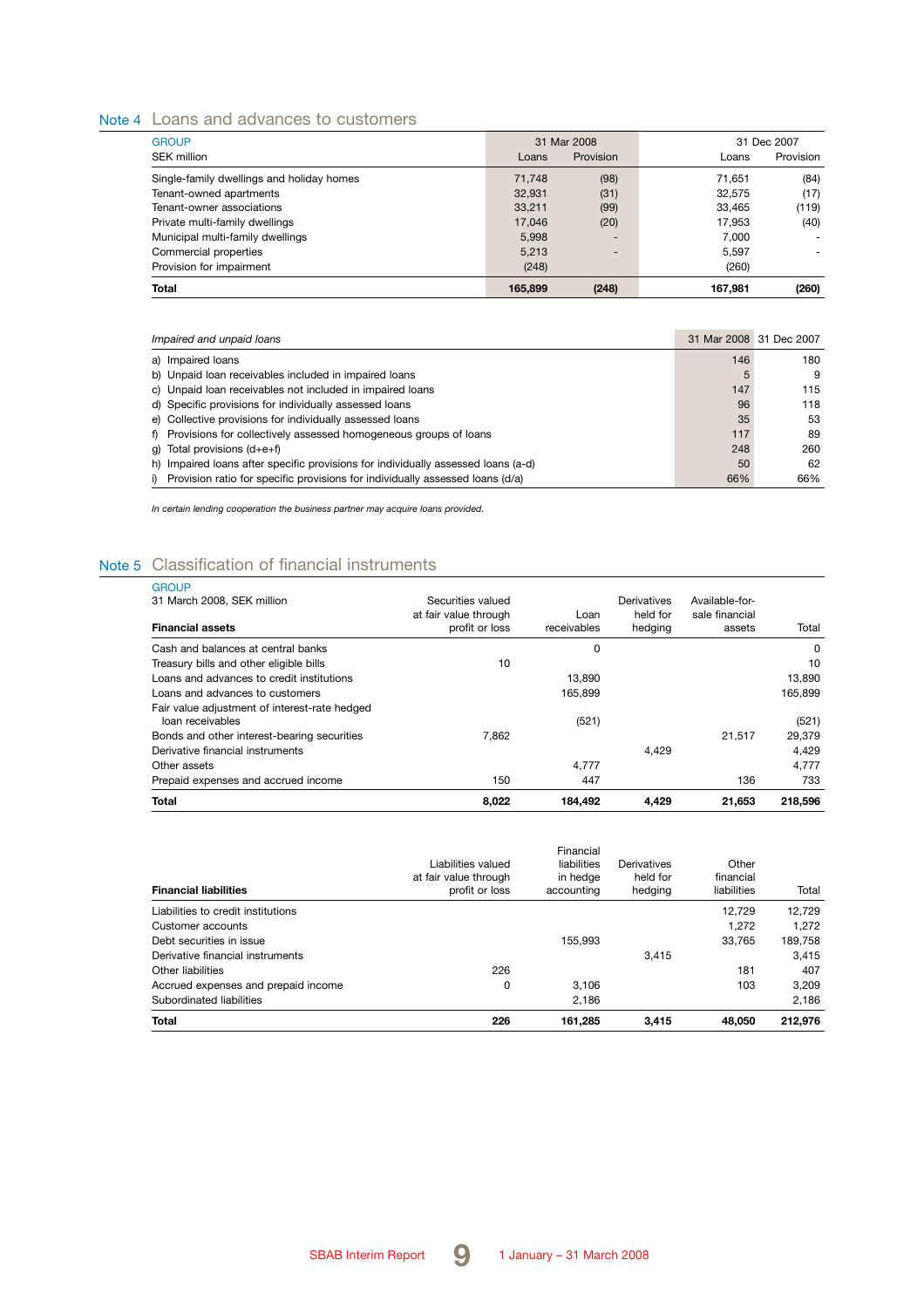#### Note 5 *continued*

| <b>Total</b>                                                      | 8,022                                   | 59,528              | 2,372               | 21,653                   | 91,575 |
|-------------------------------------------------------------------|-----------------------------------------|---------------------|---------------------|--------------------------|--------|
| Prepaid expenses and accrued income                               | 150                                     | 140                 |                     | 136                      | 426    |
| Other assets                                                      |                                         | 2.153               |                     |                          | 2,153  |
| Derivative financial instruments                                  |                                         |                     | 2.372               |                          | 2.372  |
| Bonds and other interest-bearing securities                       | 7.862                                   |                     |                     | 21.517                   | 29,379 |
| Fair value adjustment of interest-rate hedged<br>loan receivables |                                         | (76)                |                     |                          | (76)   |
| Loans and advances to customers                                   |                                         | 18.112              |                     |                          | 18.112 |
| Loans and advances to credit institutions                         |                                         | 39.199              |                     |                          | 39,199 |
| Treasury bills and other eligible bills                           | 10                                      |                     |                     |                          | 10     |
| Cash and balances at central banks                                |                                         | 0                   |                     |                          | 0      |
| <b>Financial assets</b>                                           | at fair value through<br>profit or loss | Loan<br>receivables | held for<br>hedging | sale financial<br>assets | Total  |
| <b>PARENT COMPANY</b><br>31 March 2008, SEK million               | Securities valued                       |                     | Derivatives         | Available-for-           |        |

|                                     | Liabilities valued<br>at fair value through | Financial<br>liabilities<br>in hedge | Derivatives<br>held for | Other<br>financial |        |
|-------------------------------------|---------------------------------------------|--------------------------------------|-------------------------|--------------------|--------|
| <b>Financial liabilities</b>        | profit or loss                              | accounting                           | hedging                 | liabilities        | Total  |
| Liabilities to credit institutions  |                                             |                                      |                         | 5.440              | 5.440  |
| Customer accounts                   |                                             |                                      |                         | 1.272              | 1.272  |
| Debt securities in issue            |                                             | 44.640                               |                         | 33,886             | 78.526 |
| Derivative financial instruments    |                                             |                                      | 4.434                   |                    | 4.434  |
| Other liabilities                   | 226                                         |                                      |                         | 125                | 351    |
| Accrued expenses and prepaid income | 0                                           | 403                                  |                         | 77                 | 480    |
| Subordinated liabilities            |                                             | 2.186                                |                         |                    | 2,186  |
| <b>Total</b>                        | 226                                         | 47,229                               | 4,434                   | 40,800             | 92,689 |

# Note 6 Derivative financial instruments

| <b>Total</b>               | 4,429         | 3.415         | 324.964       |
|----------------------------|---------------|---------------|---------------|
| Credit-related             | 116           | -             | 18.042        |
| Currency-related           | 1.979         | 1.855         | 90,193        |
| Share-related              | 24            |               | 129           |
| Interest-rate related      | 2,310         | 1,559         | 216,600       |
| 31 March 2008, SEK million | at fair value | at fair value | amount        |
| <b>GROUP</b>               | Assets        | Liabilities   | Total nominal |

| <b>PARENT COMPANY</b><br>31 March 2008, SEK million | Assets<br>at fair value | Liabilities<br>at fair value | Total nominal<br>amount |
|-----------------------------------------------------|-------------------------|------------------------------|-------------------------|
| Interest-rate related                               | 1.859                   | 2.751                        | 338,907                 |
| Share-related                                       | 24                      |                              | 129                     |
| Currency-related                                    | 489                     | .682                         | 38.859                  |
| Total                                               | 2,372                   | 4.434                        | 377.895                 |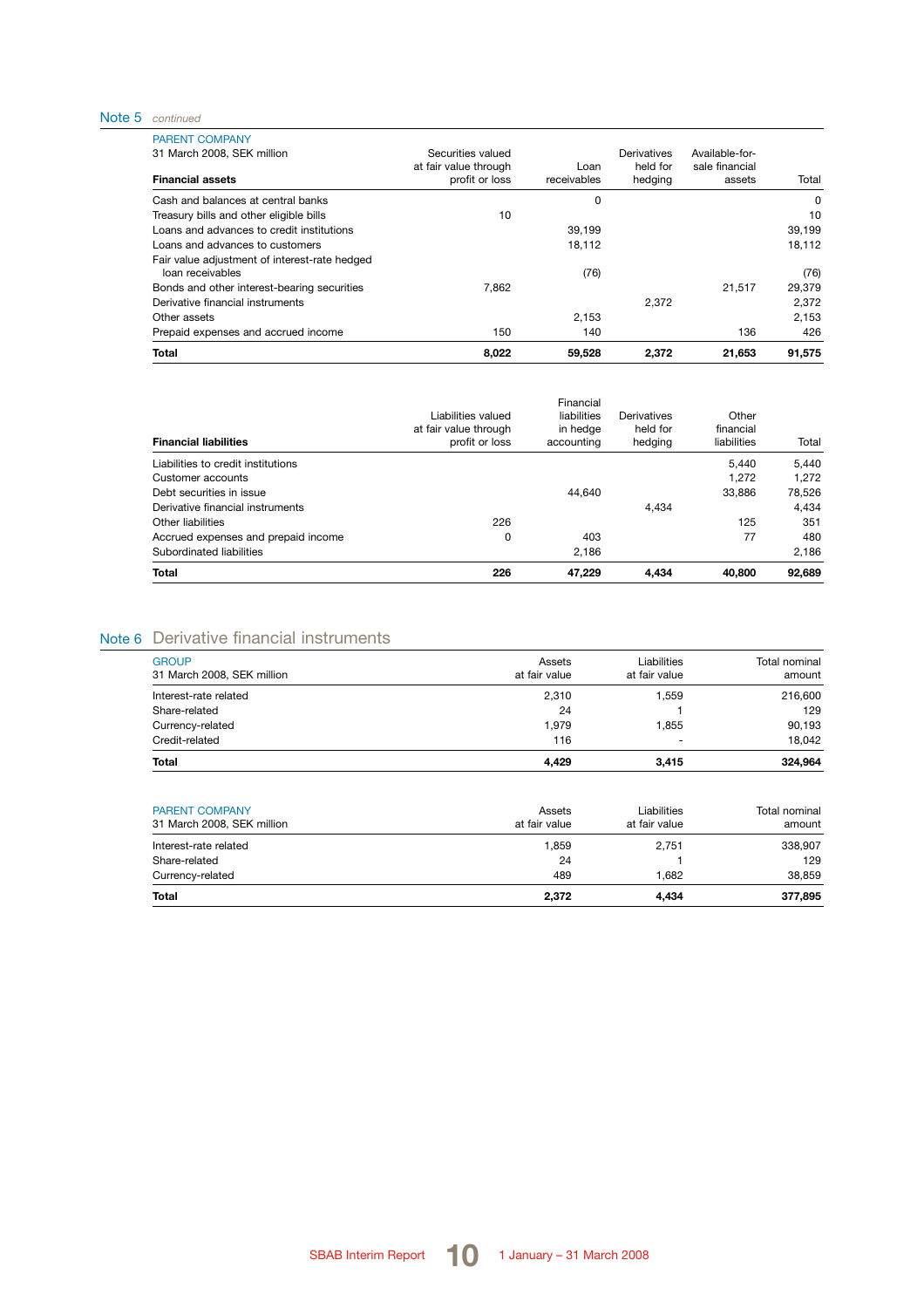# **Segment Reporting**

#### **GROUP**

|                                                                   |              | Jan-Mar 2008   |                          |       | Jan-Mar 2007 |           |                          |       |
|-------------------------------------------------------------------|--------------|----------------|--------------------------|-------|--------------|-----------|--------------------------|-------|
|                                                                   |              | Corporate      |                          |       |              | Corporate |                          |       |
| <b>SEK million</b>                                                | Consumer     | loans          | Finance                  | Total | Consumer     | loans     | Finance                  | Total |
| Net interest income                                               | 193          | 41             | 71                       | 305   | 183          | 38        | 83                       | 304   |
| Net commission income                                             | 10           |                | (8)                      | 3     |              | 0         |                          | 2     |
| Net income from financial instruments designated<br>at fair value | $\mathbf{0}$ | $\overline{2}$ | (76)                     | (74)  | $\Omega$     | 0         | 32                       | 32    |
| <b>Total operating income</b>                                     | 203          | 44             | (13)                     | 234   | 184          | 38        | 116                      | 338   |
| Total expenses before impairment charges                          | (105)        | (15)           | (15)                     | (135) | (103)        | (19)      | (17)                     | (139) |
| Net operating income before impairment charges                    | 98           | 29             | (28)                     | 99    | 81           | 19        | 99                       | 199   |
| Impairment charges                                                | (4)          | $\overline{2}$ | $\overline{\phantom{0}}$ | (2)   | 13           | 3         | $\overline{\phantom{0}}$ | 16    |
| <b>Total operating income</b>                                     | 94           | 31             | (28)                     | 97    | 94           | 22        | 99                       | 215   |

*The Consumer segment includes lending to single-family dwellings, holiday homes, tenant-owned apartments and tenant-owner associations. Corporate loans include lending*  to private multi-family dwellings, commercial properties and municipal companies. The Finance segment covers profit and loss from the financing activities. Overhead costs<br>from non-operational activities have been allocated

# **Capital Base**

| <b>GROUP</b>                                                        |                |              |
|---------------------------------------------------------------------|----------------|--------------|
| <b>SEK million</b>                                                  | 31 Mar 2008    | 31 Dec 2007  |
| Primary capital                                                     |                |              |
| Equity                                                              | 6,282          | 6.198        |
| Primary capital contribution                                        | 994            | 994          |
| Minority interest                                                   | 467            | 467          |
| Total primary capital gross                                         | 7,743          | 7,659        |
| Less other intangible assets                                        | (60)           | (58)         |
| Less deferred income tax assets                                     | (292)          | (103)        |
| Deduction under chapter 3, section 8, of the Capital Adequacy Act   | (386)          | (346)        |
| Total primary capital net                                           | 7,005          | 7,152        |
| Supplementary capital                                               |                |              |
| Undated subordinated loans                                          |                | 722          |
| Dated subordinated loans                                            | 1,260          | 1.260        |
| Deduction under chapter 3, section 8, of the Capital Adequacy Act   | (386)          | (346)        |
| Total supplementary capital                                         | 874            | 1,636        |
| Expanded part of capital base                                       | $\overline{0}$ | 0            |
| Deduction from whole capital base                                   | $\Omega$       | <sup>0</sup> |
| Amount for capital base net after deductible items and limit values | 7,879          | 8,788        |
| <b>Capital requirements</b>                                         |                |              |
| Minimum capital for                                                 |                |              |
| Credit risk reported according to standard method                   | 1,335          | 1.067        |
| Credit risk reported according to IRC-method                        | 2,126          | 1,982        |
| Risks in commercial stock                                           | 179            | 487          |
| Operational risk                                                    | 144            | 170          |
| Currency risk                                                       | $\mathbf 0$    | 0            |
| Raw material risk                                                   | $\Omega$       | $\Omega$     |
| Total minimum capital requirement                                   | 3,784          | 3,706        |
| Addition during a transitional period                               | 3,466          | 3,675        |
| Capital requirement including addition                              | 7,250          | 7,381        |

# **Capital Adequacy**

| 31 March 2008, SEK million | <b>GROUP</b> | <b>PARENT COMPANY</b> |
|----------------------------|--------------|-----------------------|
| Primary capital            | 7.005        | 6.675                 |
| Total capital              | 7.879        | 7.876                 |
| Risk-weighted assets       | 103.856      | 26.528                |
| Risk-weighted assets * 90% | 93.470       | 23,875                |
| Capital requirement / 8%   | 90.625       | 22.402                |
| Primary capital ratio      | 7.7%         | 29.8%                 |
| Capital adequacy           | 8.7%         | 35.2%                 |
| Capital ratio              | 1.09         | 4.39                  |